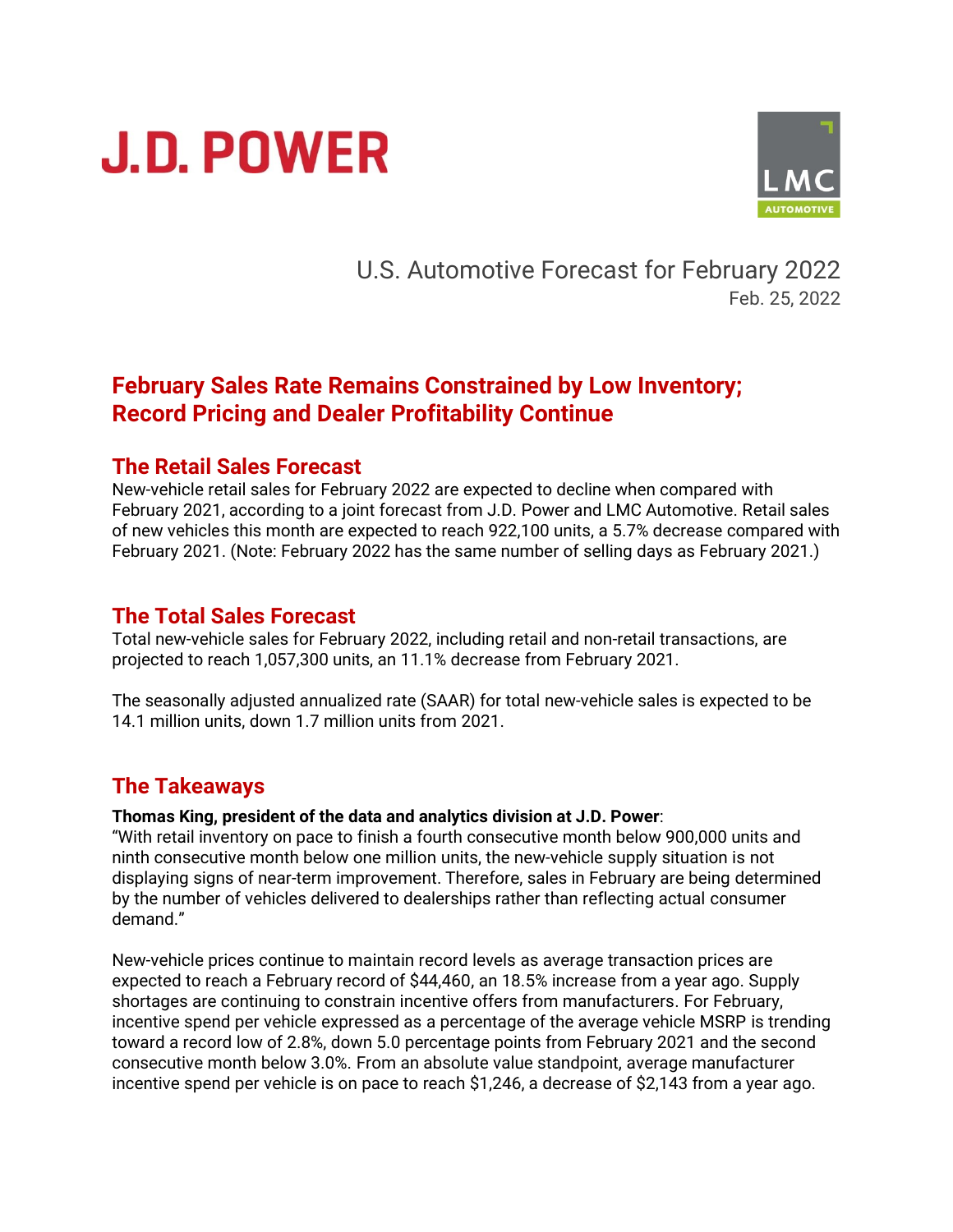"Vehicles continue to sell quickly and a growing number of those vehicles have been ordered by buyers. This month, nearly 53% of vehicles will be sold within 10 days of arriving at a dealership, while the average number of days a new vehicle is in a dealer's possession before being sold is on pace to be 20 days—down from 54 days a year ago.

"Despite lower volumes, higher prices mean that retail consumers are on track to spend a healthy \$41.0 billion on new vehicles this month, the highest on record for the month of February and 12.4% above February 2021.

"Dealers also continue to benefit from high transaction prices with total retailer profit per unit inclusive of grosses and finance and insurance income—being on pace to reach \$5,023, an increase of \$2,837 from a year ago and the fifth consecutive month above \$5,000. The gains in per-unit profit are offsetting the drop in sales volume as the total aggregate retailer profit from new-vehicle sales is projected to be up 117% from February 2021, reaching \$4.6 billion.

"Record new-vehicle prices are being supported by exceptionally strong used-vehicle prices, as new-vehicle buyers benefit from more equity on their trade-in vehicles. The average trade-in equity for February is trending towards \$9,663, a 93.0% increase of \$4,657 from a year ago. As expected, interest rates are starting to climb but at a tempered level. The average interest rate for loans in February is expected to increase three basis points from a year ago to 4.28%. The average monthly finance payment is on pace to hit a record high of \$668 for the month of February, up \$71 from February 2021. That translates to an 11.9% increase in monthly payments from a year ago, which is still below the 18.5% increase in transaction prices.

"What we're seeing in February--sales being constrained by available inventory--is expected to continue in March. The underlying question is which manufacturers will have the ability to produce enough vehicles to increase inventory levels. Ongoing supply chain disruptions, along with near-term announcements of production outages by several manufacturers, mean that the aggregate inventory situation is unlikely to change in March. For some manufacturers, the situation may deteriorate. This likely means that prices and per-unit profitability for retailers and manufacturers will likely remain healthy."

| <b>U.S. New Vehicle</b> | February 2022 <sup>1, 2</sup>                                  | January 2022       | February 2021      |
|-------------------------|----------------------------------------------------------------|--------------------|--------------------|
| <b>Retail Sales</b>     | 922,118 units<br>(-5.2% lower than February 2022) <sup>2</sup> | 876,186 units      | 977,520 units      |
| <b>Total Sales</b>      | 1,057,262 units<br>(-11.6% lower February 2022) <sup>2</sup>   | 992,927 units      | 1,189,228 units    |
| <b>Retail SAAR</b>      | 12.7 million units                                             | 13.9 million units | 13.4 million units |
| <b>Total SAAR</b>       | 14.1 million units                                             | 15.1 million units | 15.9 million units |

## **Sales & SAAR Comparison**

<sup>1</sup> Figures cited for February 2022 are forecasted based on the first 17 selling days of the month.

<sup>2</sup> February 2022 has 24 selling days, the same as February 2021.